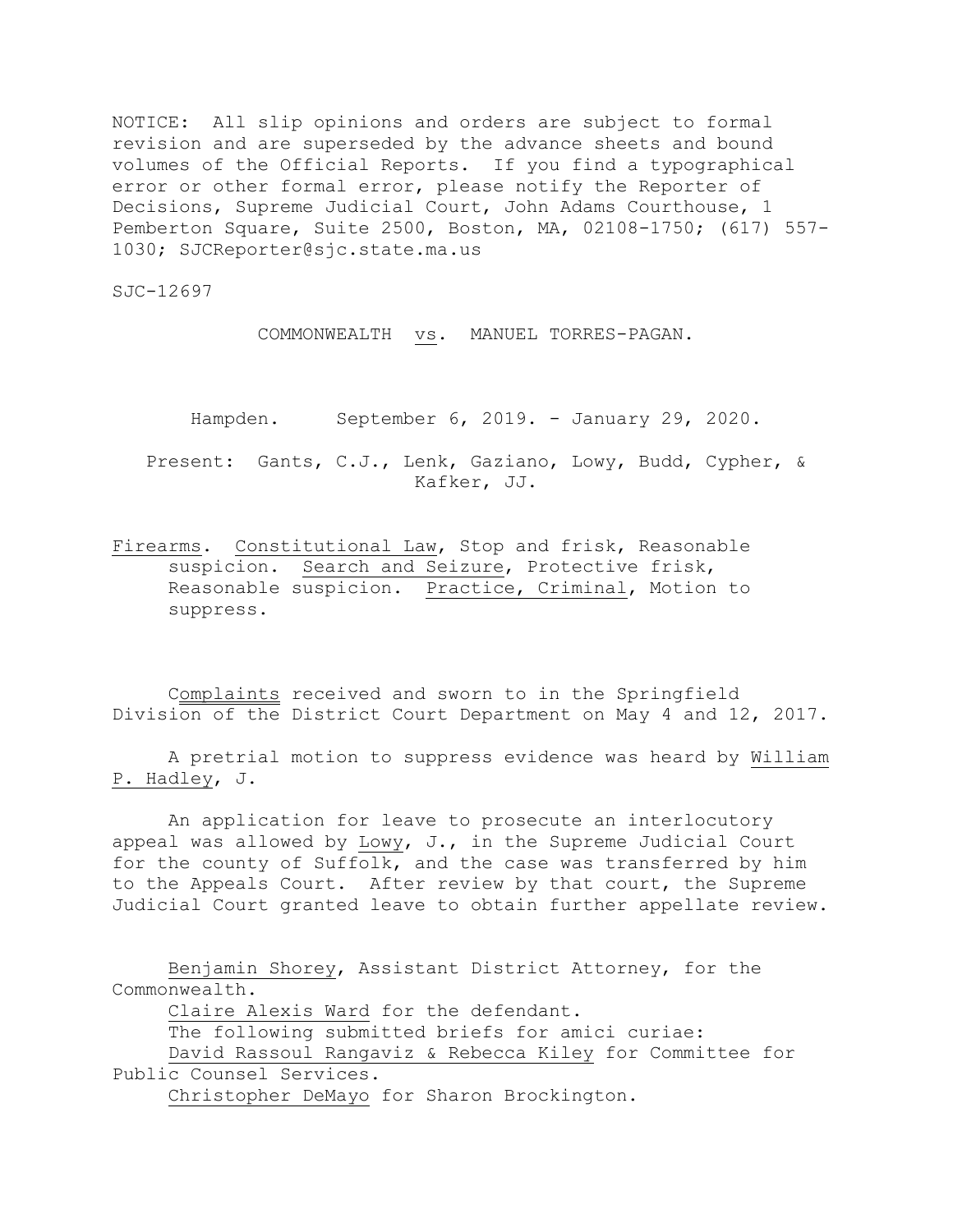BUDD, J. The defendant, Manuel Torres-Pagan, was charged with multiple crimes after a warrantless search of his motor vehicle. The defendant filed a motion to suppress, contending that the evidence was discovered after the police conducted an unlawful patfrisk. A judge in the Springfield Division of the District Court Department granted the defendant's motion, and the Commonwealth filed an interlocutory appeal. The Appeals Court reversed the order of the motion judge in an unpublished memorandum and order pursuant to its rule 1:28. Commonwealth v. Torres-Pagan, 93 Mass. App. Ct. 1123 (2018). We granted the defendant's application for further appellate review, and we conclude that the patfrisk was improper, as was the search of the defendant's motor vehicle, which was based on the results of the improper patfrisk. We therefore affirm the order of the motion judge allowing the defendant's motion to suppress.<sup>1</sup>

Background. We present the facts as found by the motion judge, supplemented by uncontroverted facts from the record that have been "explicitly or implicitly credited" by the motion judge, reserving certain details for discussion (citation omitted). Commonwealth v. Jones-Pannell, 472 Mass. 429, 431 (2015).

<sup>&</sup>lt;sup>1</sup> We acknowledge the amicus briefs submitted by the Committee for Public Counsel Services and Sharon Brockington.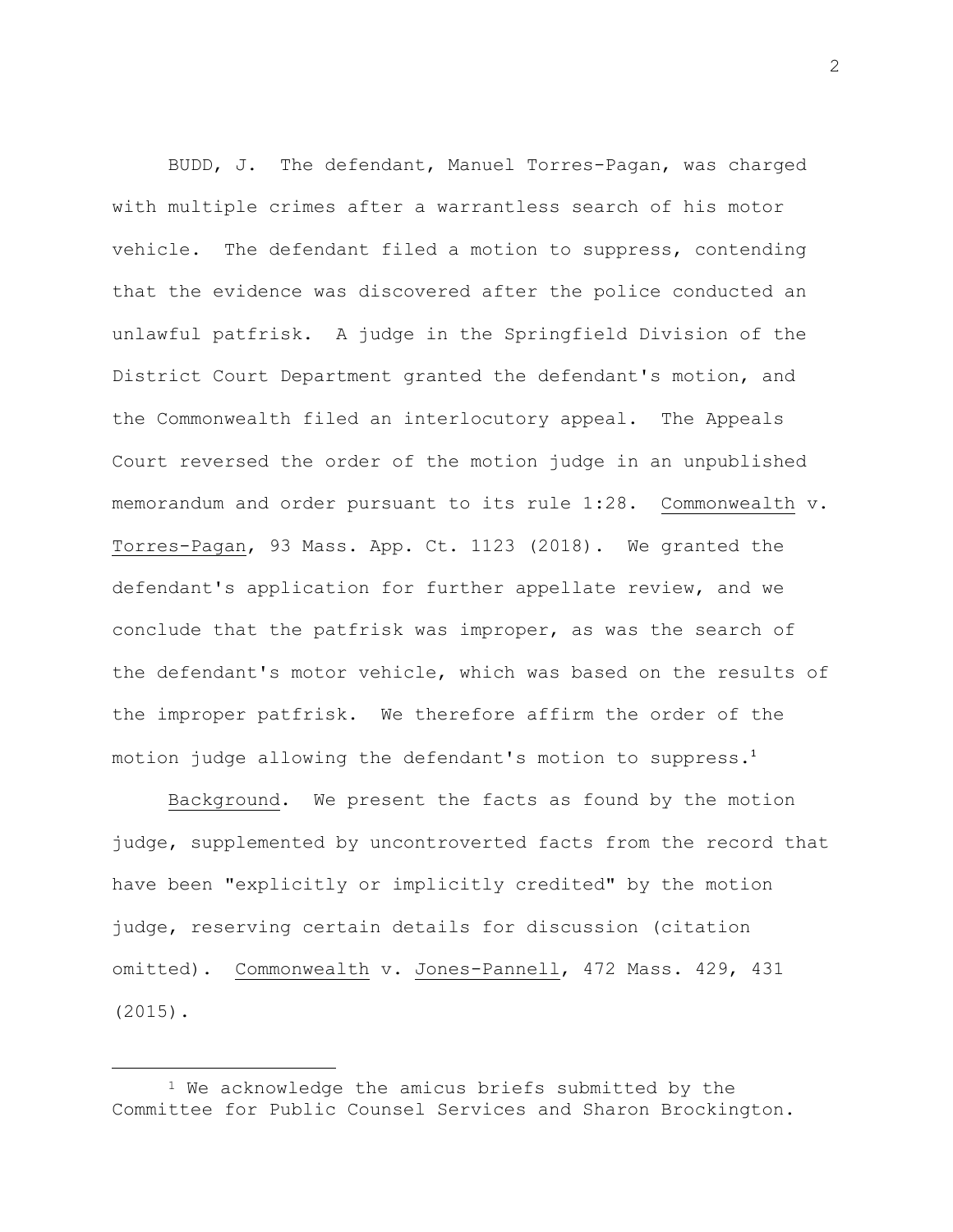While on patrol one early evening in the spring of 2017, two officers observed a motor vehicle with a cracked windshield and an inspection sticker that had expired. The officers followed the vehicle for a short period of time, then activated the blue lights on their cruiser. After driving a short distance, the vehicle, which was being driven by the defendant, pulled into a residential driveway.

The officers got out of their cruiser and approached the vehicle. As they did so, the defendant got out of his vehicle and stood between the open door and the front seat, facing the officers. He then turned to look inside the vehicle on more than one occasion.<sup>2</sup> One of the officers ordered the defendant to stay where he was; the defendant complied.

The officers placed the defendant in handcuffs and conducted a pat frisk of his person. When a knife was found in the defendant's pants pocket, the defendant was asked if he had other weapons in his vehicle. The defendant indicated that he

<sup>2</sup> According to the motion judge's findings, the defendant looked into his vehicle after being ordered to stay where he was by one of the officers; however, the testifying officer indicated that the defendant looked into his vehicle before being addressed by the officer**.** This point was conceded by the Commonwealth at oral argument. In the absence of any conflict in the record, the motion judge's findings regarding this portion of the sequence of events is clear error. See Commonwealth v. Motta, 424 Mass. 117, 121 (1997), citing Commonwealth v. Bakoian, 412 Mass. 295, 297 (1992).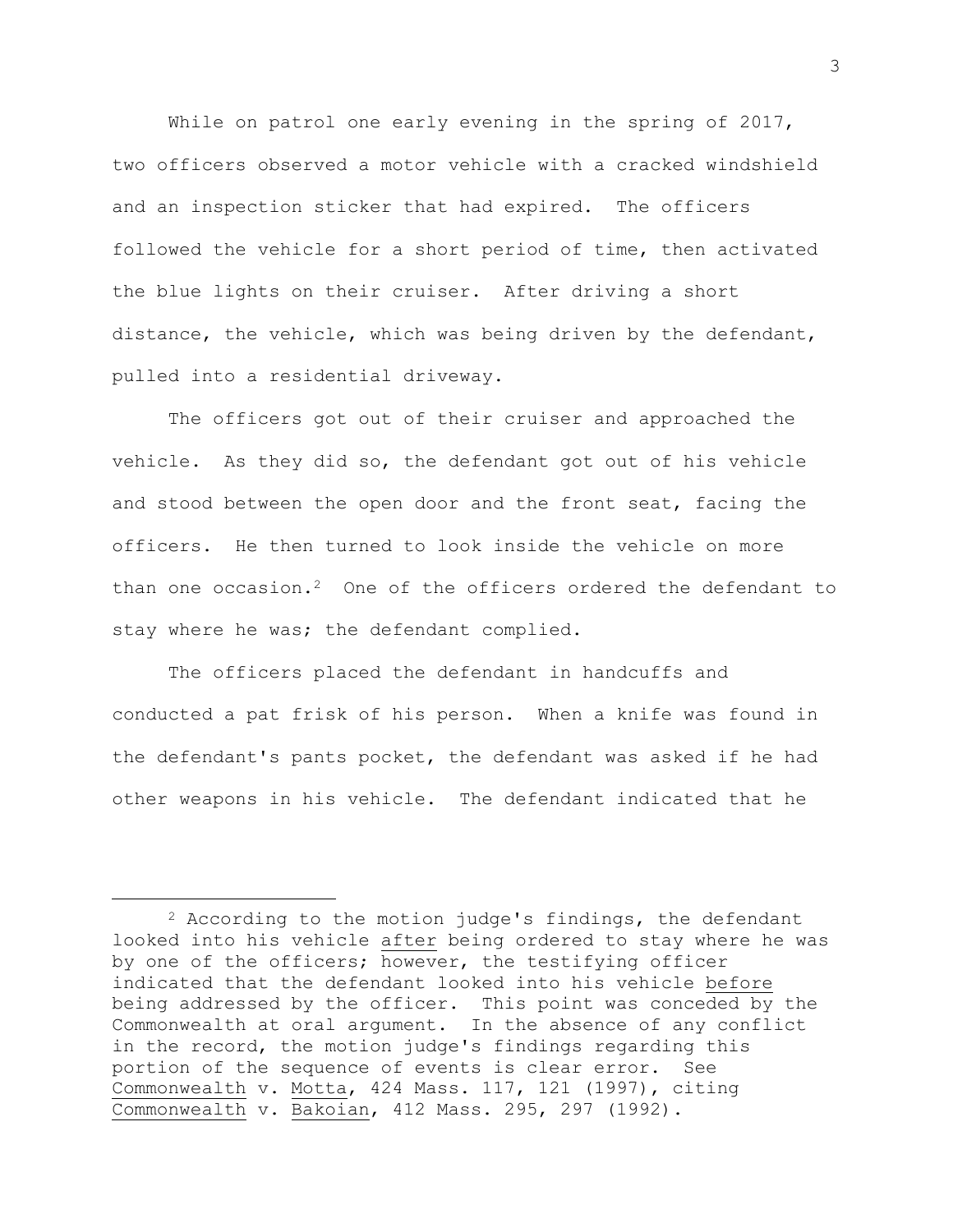did, and the officers subsequently seized a firearm from the floor in front of the driver's seat.

Discussion. As an initial matter, we note that, because the defendant was driving a vehicle that had a cracked windshield and an inspection sticker that had expired, the stop was lawful. Commonwealth v. Santana, 420 Mass. 205, 207 (1995), quoting Commonwealth v. Bacon, 381 Mass. 642, 644 (1980) ("Where the police have observed a traffic violation, they are warranted in stopping a vehicle"). As the defendant does not contest the legality of the stop, and because he appears to have gotten out of the vehicle on his own initiative rather than in response to an order from the officer, the sole question is whether the ensuing patfrisk was permissible.

The Commonwealth contends that, given the circumstances of this case, chiefly the fact that the defendant alighted from his vehicle without being instructed to do so, the patfrisk of the defendant was justified. We disagree.

1. Standard. Both the Fourth Amendment to the United States Constitution and art. 14 of the Massachusetts Declaration of Rights protect against unreasonable searches and seizures. A frisk, or "patfrisk," is a "carefully limited search of the outer clothing of [a] person[] . . . to discover weapons" for safety purposes. Terry v. Ohio, 392 U.S. 1, 30 (1968). It is a "serious intrusion on the sanctity of the person [that] is not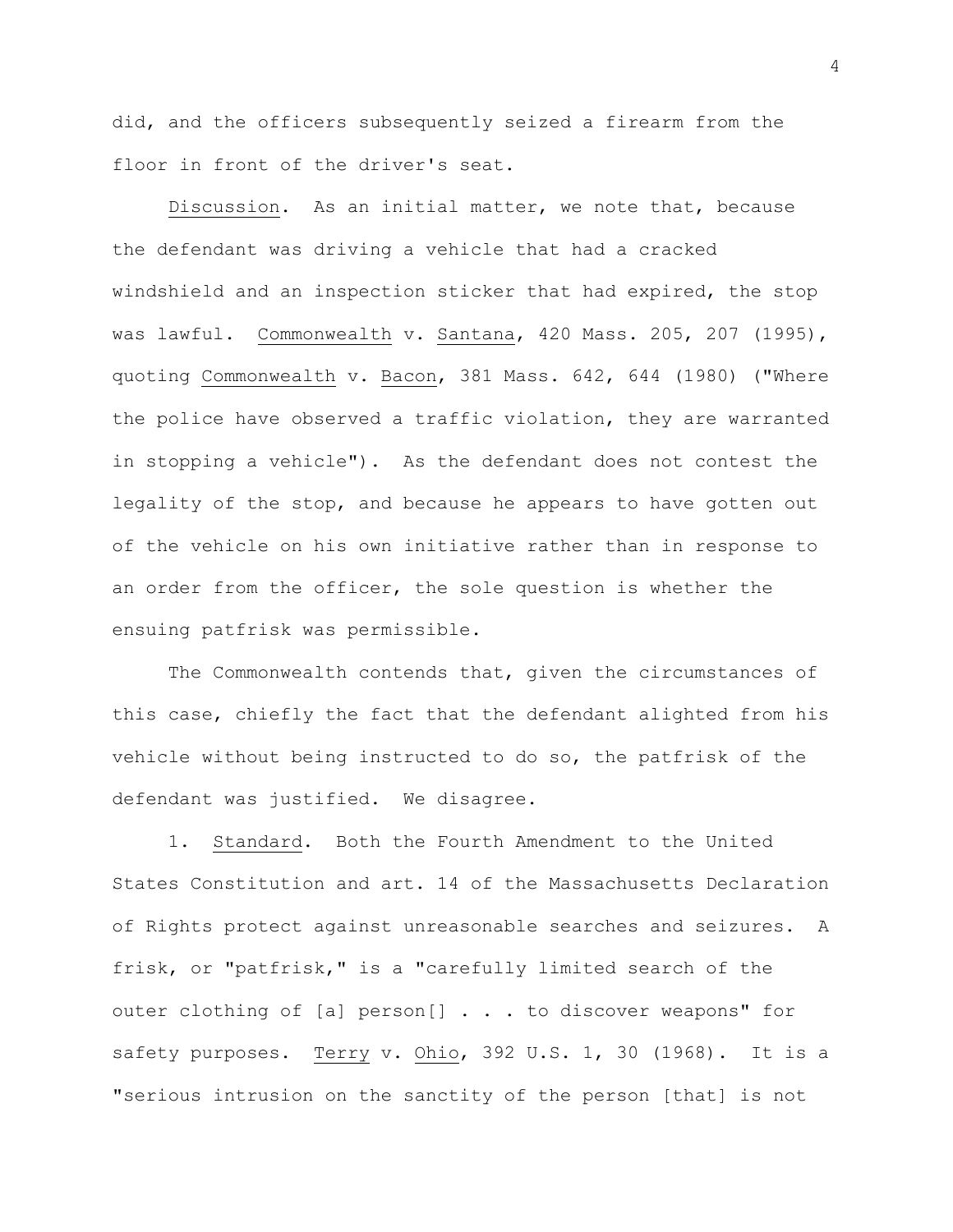to be undertaken lightly." Commonwealth v. Almeida, 373 Mass. 266, 270-271 (1977), S.C., 381 Mass. 420 (1980), citing Terry, supra at 17.

During a stop for which there is constitutional justification, see Commonwealth v. Narcisse, 457 Mass. 1, 6-7 (2010), a patfrisk is permissible only where an officer has reasonable suspicion that the suspect is armed and dangerous.<sup>3</sup> Arizona v. Johnson, 555 U.S. 323, 326-327 (2009). Terry, 392 U.S. at 27. The protection provided by the Massachusetts Declaration of Rights is coextensive with that of the United States Constitution in this regard. See Commonwealth v. Wilson,

<sup>3</sup> We have used the phrase "reasonable suspicion" interchangeably with "reasonable belief" in connection with the patfrisk standard. See Narcisse, 457 Mass. at 9, where we stated that "police officers may not escalate a consensual encounter into a protective frisk absent a reasonable suspicion that an individual has committed, is committing, or is about to commit a criminal offense and is armed and dangerous," and that "a reasonable belief that an individual has a weapon and appears inclined to use it acts to satisfy both prongs of the Terry analysis" (emphasis added). We acknowledge that the two standards are interrelated and perhaps even interchangeable. See Terry, 392 U.S. at 27 ("there must be a narrowly drawn authority to permit a reasonable search for weapons for the protection of the police officer, where he has reason to believe that he is dealing with an armed and dangerous individual"). See also Arizona v. Johnson, 555 U.S. 323, 327 (2009) ("To justify a patdown of the driver or a passenger during a traffic stop, however, just as in the case of a pedestrian reasonably suspected of criminal activity, the police must harbor reasonable suspicion that the person subjected to the frisk is armed and dangerous"). However, to be consistent, we clarify today that "reasonable suspicion" that a suspect is armed and dangerous is the preferred patfrisk standard. See id. at 326- 327.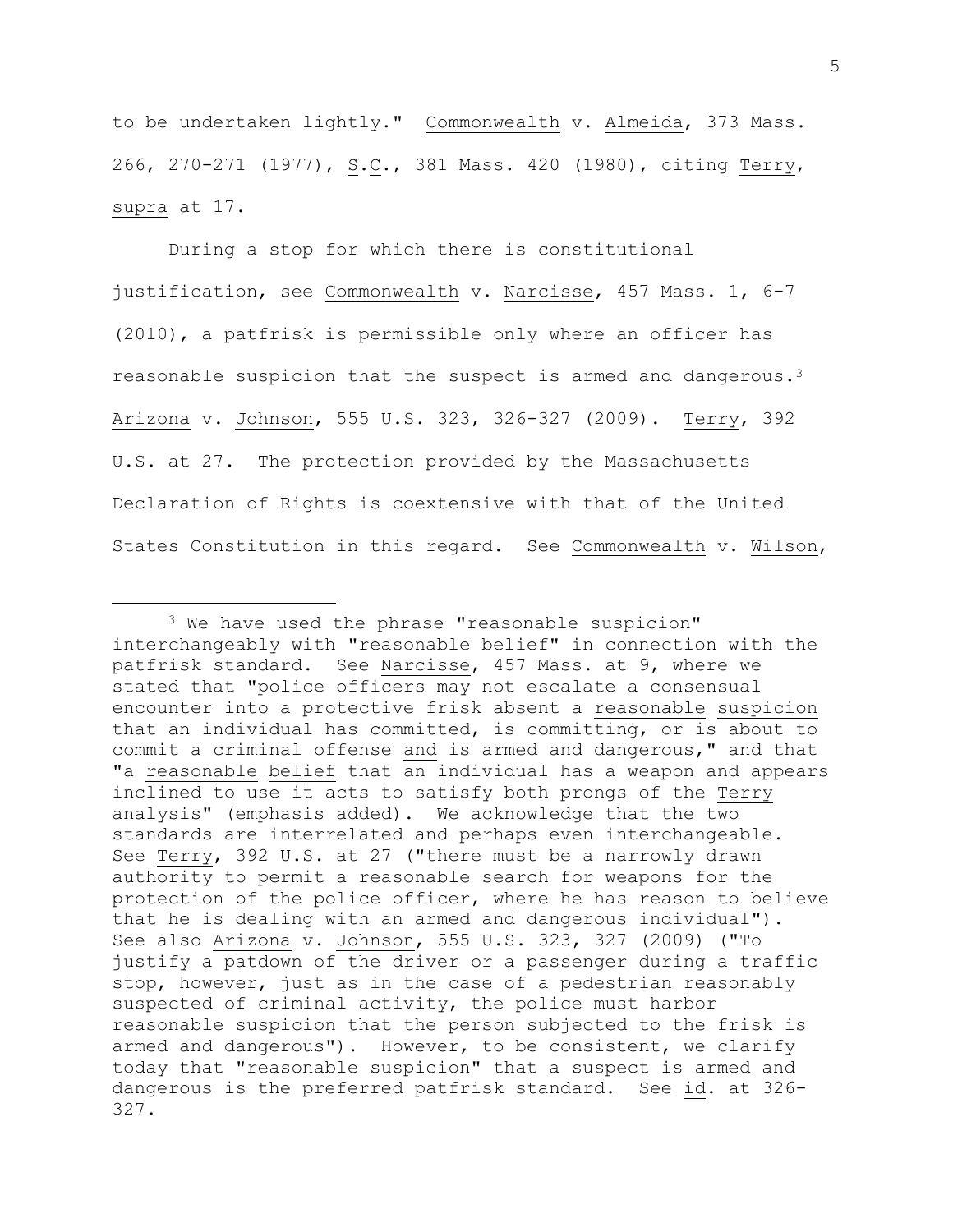441 Mass. 390, 396 n.6 (2004), citing Commonwealth v. Fraser, 410 Mass. 541, 543 n.3 (1991).

Our articulation of the patfrisk standard has not always been clear. On occasion we have not been as precise with our language as we could have been, specifically when discussing the patfrisk standard as it relates to the standard for exit orders. For example, we stated in Commonwealth v. Washington, 449 Mass. 476, 482 (2007), that "under our State Constitution, neither an exit order nor a patfrisk can be justified unless a reasonably prudent man in the policeman's position would be warranted in the belief that the safety of the police or that of other persons was in danger" (quotations and citation omitted). More recently, in Commonwealth v. Amado, 474 Mass. 147, 152 (2016), we observed that "[w]here an officer has issued an exit order based on safety concerns, the officer may conduct a reasonable search for weapons in the absence of probable cause to arrest." Both are technically correct statements of the law: it is true that a patfrisk is not justified unless an officer has safety concerns and that a patfrisk may be conducted in the absence of probable cause. However, in neither of the above cases did we specify that, to justify a patfrisk, an officer needs more than safety concerns; he or she also must have a reasonable suspicion that the suspect is armed and dangerous. Although an officer's concern for his or her safety and the safety of others animates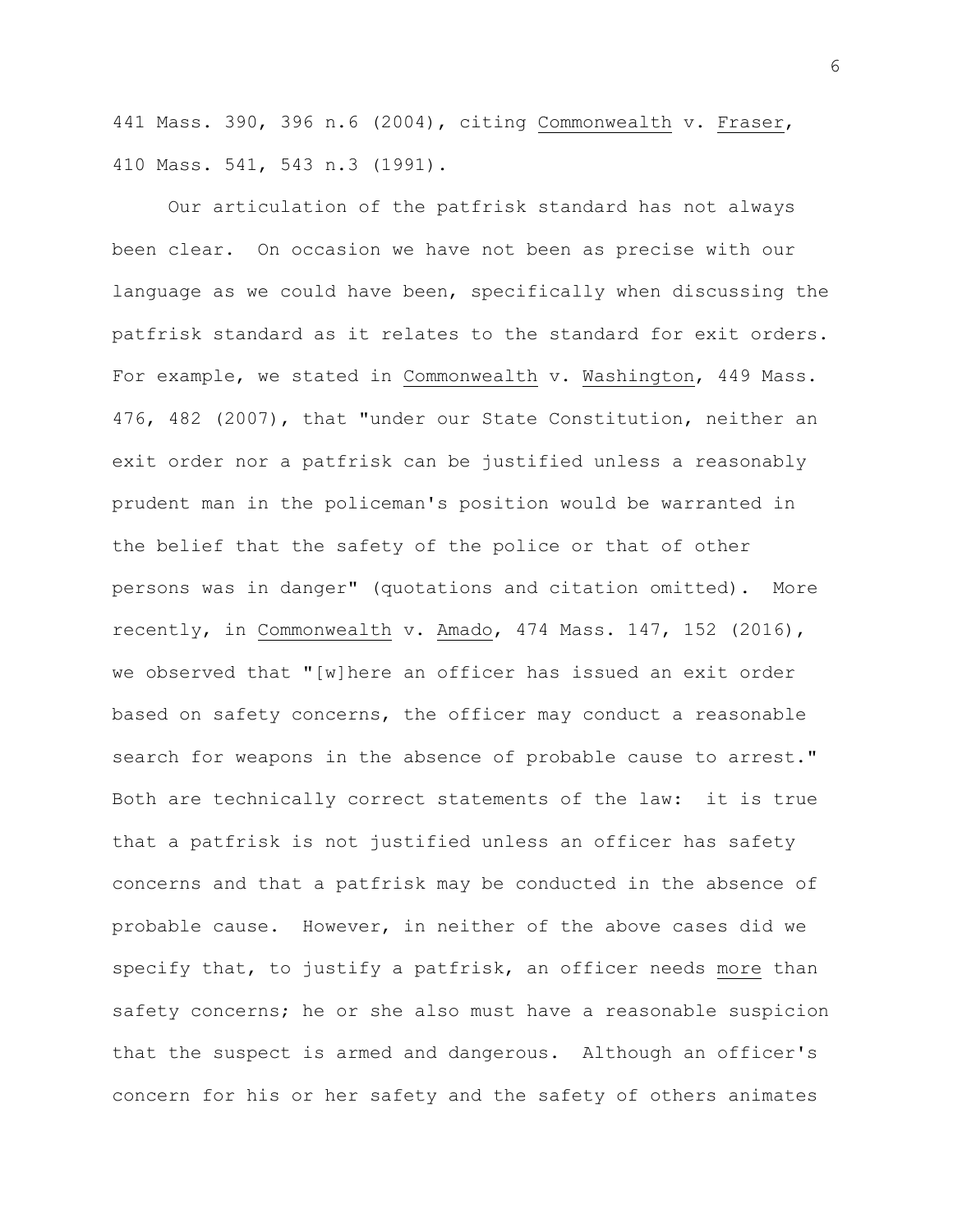both standards, the officer's safety concern in an exit order context may be resolved once the suspect leaves her vehicle.<sup>4</sup> See id. at 151-152; Commonwealth v. Gomes, 453 Mass. 506, 512 (2009). Without a more particularized fear that the suspect is presently armed and dangerous, the officer cannot take the more intrusive step of pat frisking the suspect. Terry, 392 U.S. at  $24 - 25$ .

Although for the most part we have articulated the patfrisk standard correctly, see, e.g., Commonwealth v. Villagran, 477 Mass. 711, 717 (2017), and Narcisse, 457 Mass. at 7, in isolated instances we have conflated the standard required to perform a patfrisk with the standard required for issuing an exit order. For example, we have stated, inaccurately, that the standard for a patfrisk is the same as that which is required to justify an exit order. See Commonwealth v. Torres, 433 Mass. 669, 676 (2001). In addition, we mistakenly have described a patfrisk as being "constitutionally justified when an officer reasonably

<sup>&</sup>lt;sup>4</sup> If, for example, the officer fears that the suspect may use her vehicle as a weapon, the officer may order the suspect out of that vehicle. See Commonwealth v. Papadinis, 23 Mass. App. Ct. 570, 571 (1987), S.C., 402 Mass. 73 (1988) (police officer killed after being dragged by vehicle during traffic stop). See also Commonwealth v. Douglas, 472 Mass. 439, 442 (2015) (passenger placed vehicle in drive during traffic stop). Once the officer has done so, that safety concern has been defused. The officer's concern that the suspect may use the vehicle as a weapon does not necessarily create a concern that the suspect is both armed and dangerous.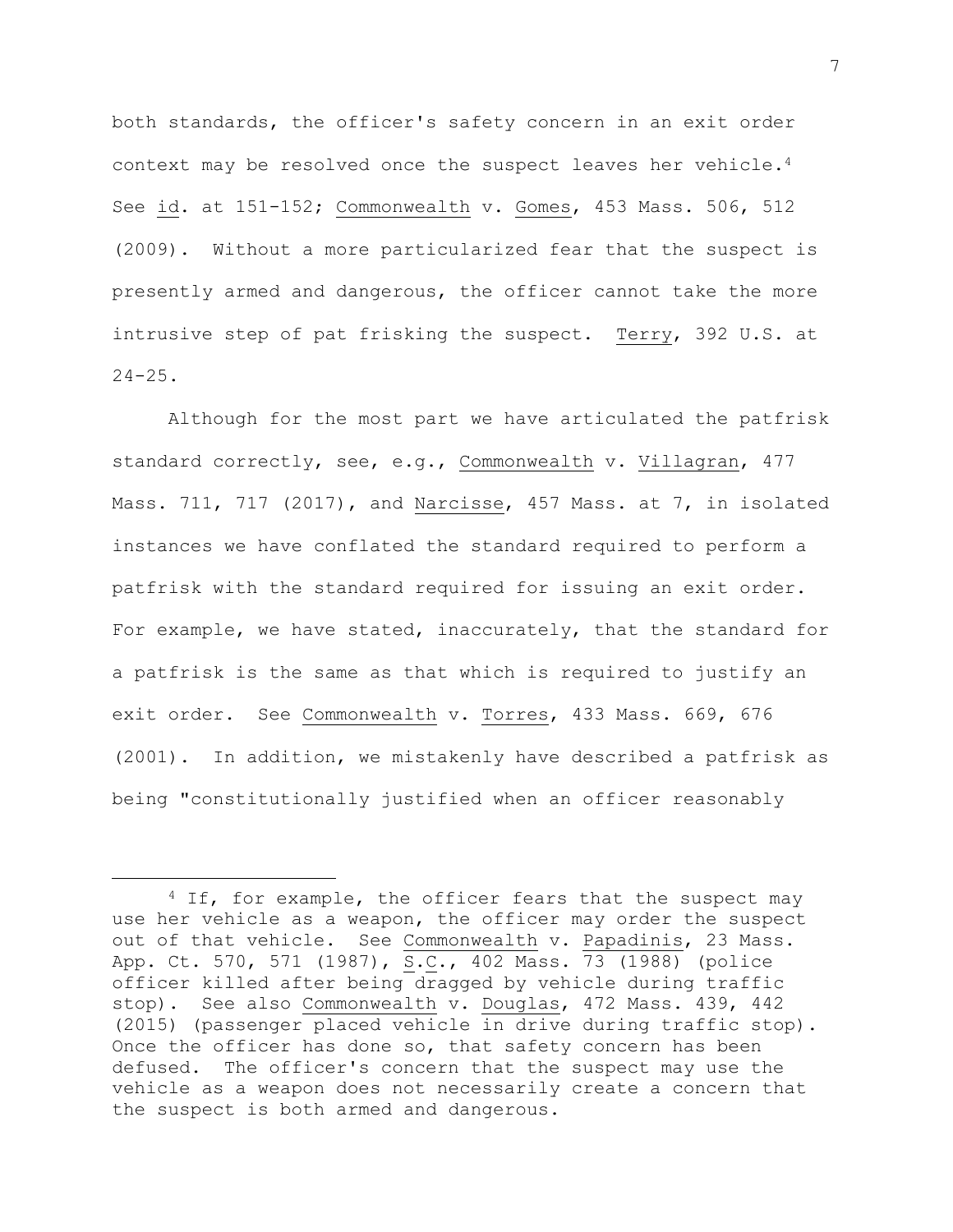fears for his own safety or the safety of the public . . . or when the police officer reasonably believes that the individual is armed and dangerous" [emphasis added]). Commonwealth v. Johnson, 454 Mass. 159, 162 (2009), quoting Commonwealth v. Isaiah I., 450 Mass. 818, 824 (2008).<sup>5</sup>

We acknowledge that these differing articulations of the patfrisk standard may have caused confusion. However, we never have strayed intentionally from the armed and dangerous standard as articulated in Terry.<sup>6</sup> Accordingly, we clarify today that an exit order is justified during a traffic stop where (1) police are warranted in the belief that the safety of the officers or others is threatened; (2) police have reasonable suspicion of criminal activity; or (3) police are conducting a search of the vehicle on other grounds. See Amado, 474 Mass. at 151-152.

L,

<sup>5</sup> We are not aware of other instances in which we have merged the two standards. Further, we do not suggest that the cases in which we inaccurately stated the patfrisk standard were incorrectly decided.

 $6$  In Commonwealth v. Gonsalves, 429 Mass. 658, 666 (1999), we acknowledged that "[u]nder Terry, a police officer is permitted to pat frisk a person stopped under suspicion of criminal activity where the police officer has reason to believe he is dealing with an armed and dangerous individual." See Gomes, 453 Mass. at 512; Commonwealth v. DePeiza, 449 Mass. 367, 374 (2007); Wilson, 441 Mass. at 394. A decade later we noted that the Supreme Court reaffirmed that standard in Johnson, 555 U.S. at 326-327. Narcisse, 457 Mass. at 7, quoting Johnson, supra ("to proceed from a stop to a frisk, the police officer must reasonably suspect that the person stopped is armed and dangerous"). See Villagran, 477 Mass. at 717; Commonwealth v. Martin, 457 Mass. 14, 19 (2010).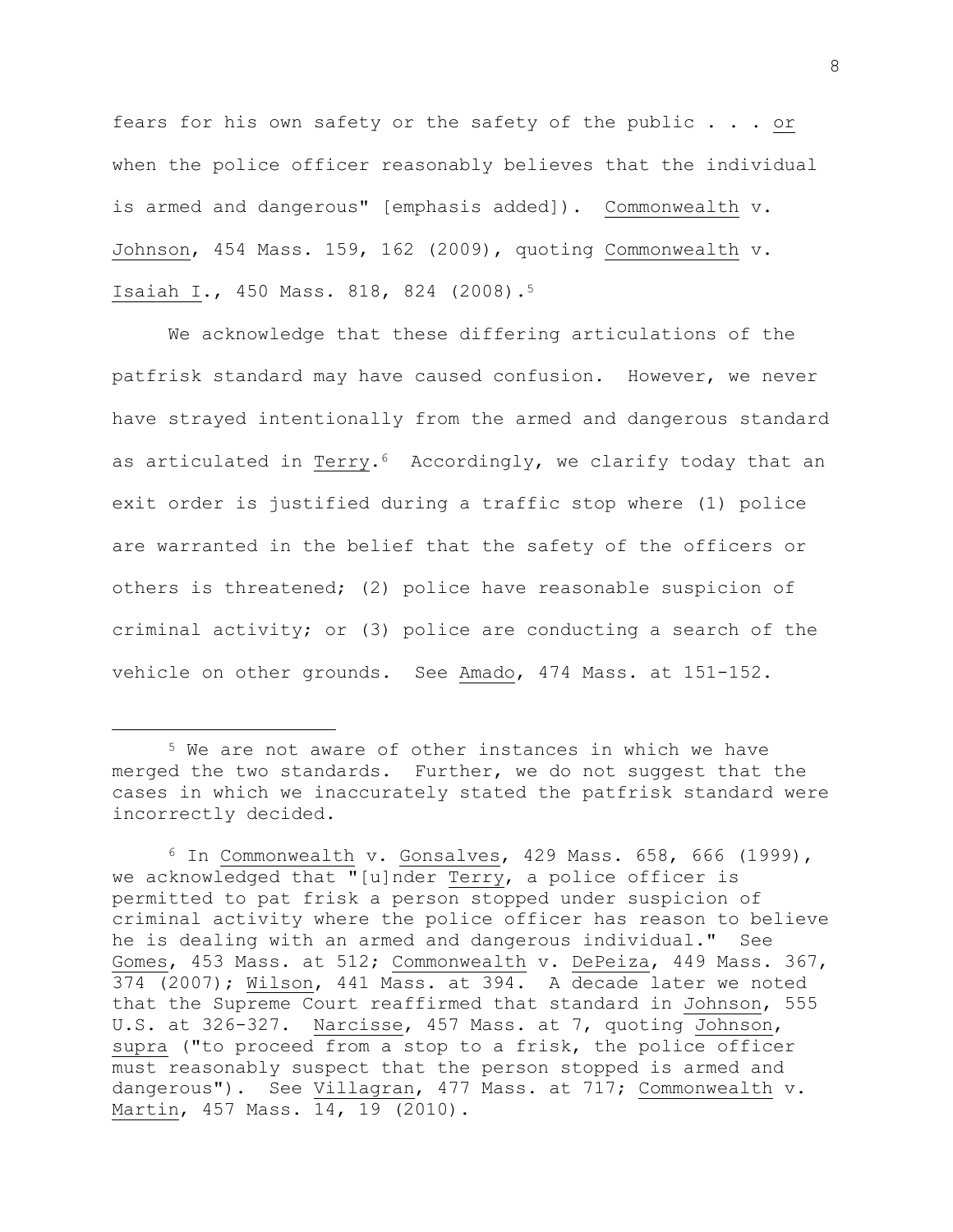Thus, in the absence of reasonable suspicion of a crime or justification to search the vehicle on other grounds, an exit order is justified during a traffic stop if officers have a reasonable suspicion of a threat to safety. A lawful patfrisk, however, requires more; that is, police must have a reasonable suspicion, based on specific articulable facts, that the suspect is armed and dangerous. See Martin, 457 Mass. at 19.

Having different standards for exit orders and patfrisks makes logical sense. To be sure, issuing an order to a motorist to get out of his or her vehicle during a traffic stop is an imposition that cannot be considered minimal. See Commonwealth v. Cruz, 459 Mass. 459, 469 n.16 (2011); Commonwealth v. Gonsalves, 429 Mass. 658, 663 (1999). However, an exit order is considerably less intrusive than a patfrisk, which is a "severe . . . intrusion upon cherished personal security [that] must surely be an annoying, frightening, and perhaps humiliating experience." Terry, 392 U.S. at 24-25. The only legitimate reason for an officer to subject a suspect to a patfrisk is to determine whether he or she has concealed weapons on his or her person. See Commonwealth v. Silva, 366 Mass. 402, 407-408 (1974), quoting Terry, supra at 29. We therefore do not allow such an intrusion absent reasonable suspicion that the suspect is dangerous and has a weapon. Without a basis for such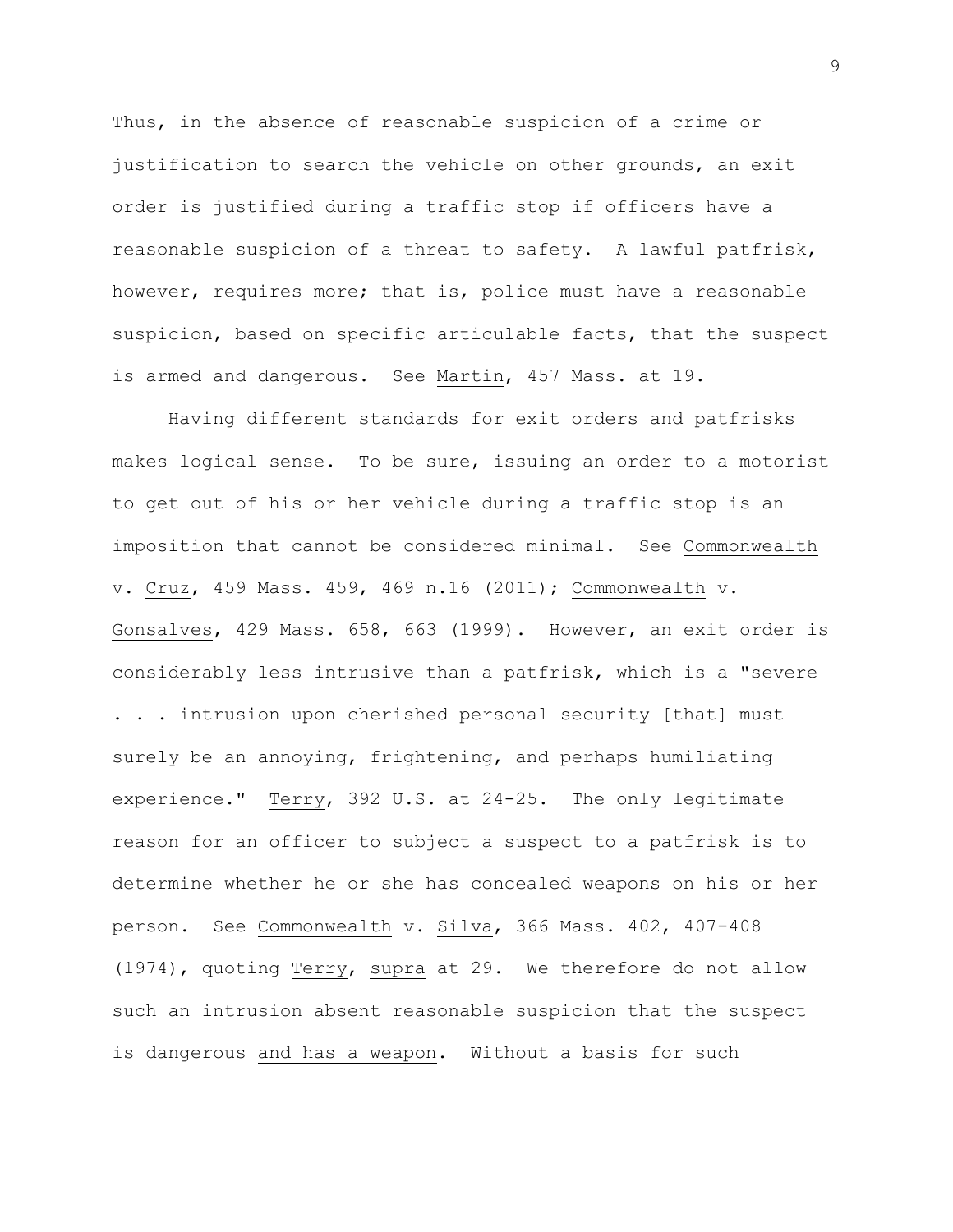suspicion, there is no justification for the patfrisk. Terry, supra at 27.

2. Application. The Commonwealth contends that the officers had reasonable suspicion that the defendant was armed and dangerous in the circumstances presented, principally because the defendant got out of his vehicle unprompted by police; thus, the patfrisk was justified. We disagree.

As recounted supra, after pulling into a driveway, the defendant got out of his vehicle and turned to face the approaching officers. As they neared, the defendant, whose hands and body were in full view of the officers, turned to look into the front seat area of his vehicle multiple times. When the police told him not to move, he obeyed the order.

We begin by noting that the Commonwealth characterizes the defendant's movements as "furtive" even though the motion judge rejected this notion in his memorandum of decision allowing the motion to suppress. Furtive is defined as "done by stealth" or "secret." Webster's Third New International Dictionary 924 (1963). Here, the defendant faced the two officers, neither of whom observed any weapons on his person. Contrast Fraser, 410 Mass. at 545 (patfrisk justified by, among other factors, fact that "at all critical times the defendant kept his hands in his pockets"). He was not secreting anything, nor was he attempting to reach for anything. See Commonwealth v. Goewey, 452 Mass.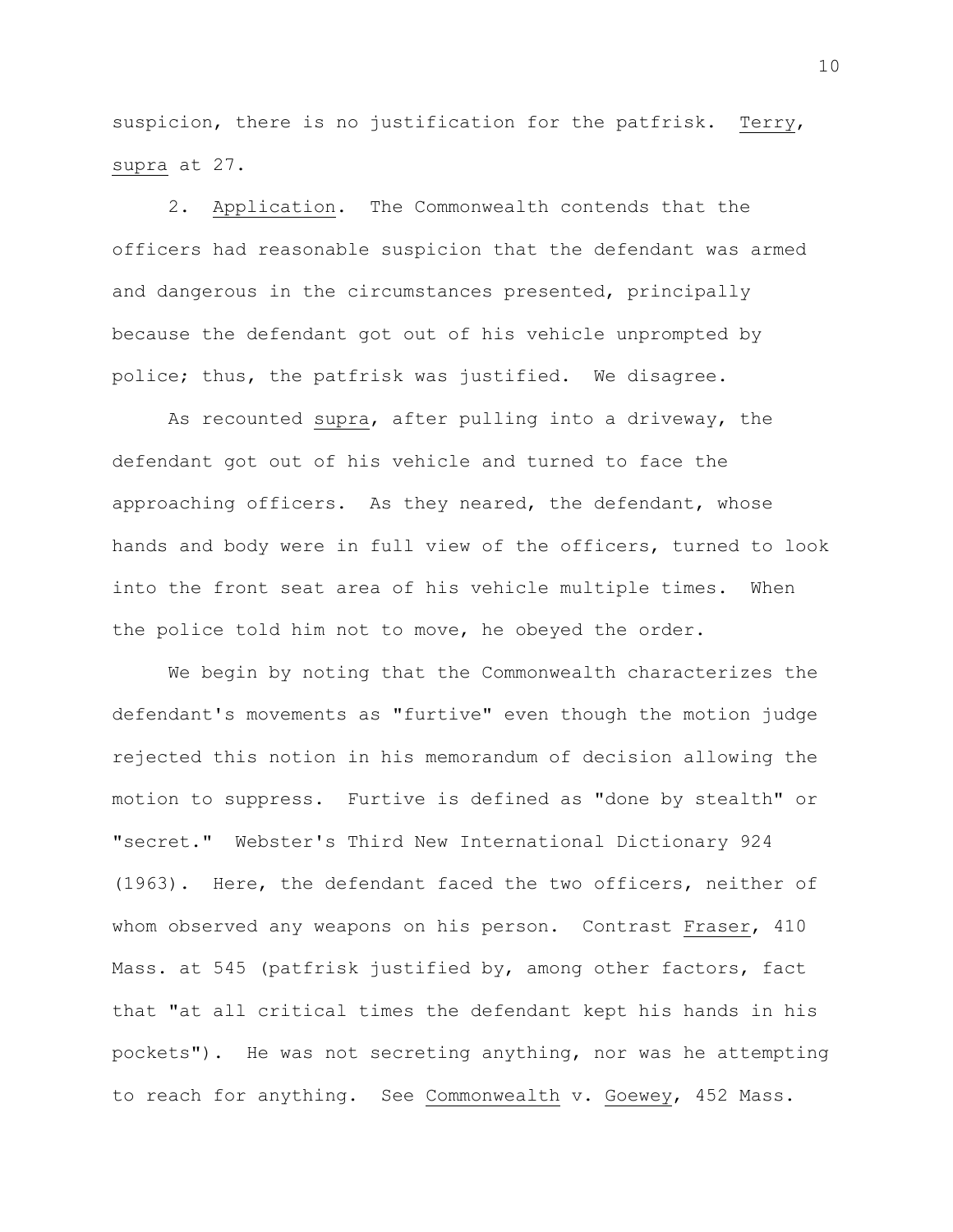399, 407 (2008) (patfrisk justified during routine traffic stop where, in addition to other factors, defendant appeared to "hide or retrieve something"); Commonwealth v. Stampley, 437 Mass. 323, 327 (2002) (patfrisk justified during routine traffic stop where officer "observed the defendant pull his arms into the vehicle and lean forward, a motion consistent with reaching to the floor or under the seat"). Although furtive movements may be considered in analyzing whether a patfrisk is justified, see, e.g., Commonwealth v. DePeiza, 449 Mass. 367, 372 (2007), getting out of a motor vehicle in full view of approaching officers can hardly be considered "furtive."

Although not furtive, we acknowledge that the police may have found the defendant's behavior unexpected. Nevertheless, surprise in response to unexpected behavior is not the same as suspicion that the person is armed and dangerous. Stampley, 437 Mass. at 326 (defendant's initial behavior during routine traffic stop, although "peculiar" and "unusual," was not threatening). Contrast DePeiza, 449 Mass. at 371, 374 (patfrisk justified where, among other factors, defendant walked with his "right arm held stiff and straight against his body," suggesting that he carried firearm). The degree of police intrusion must be proportional to the articulable risk to officer safety. Compare Commonwealth v. Edwards, 476 Mass. 341, 348 (2017), with Gomes, 453 Mass. at 513-514. Here, the defendant's actions,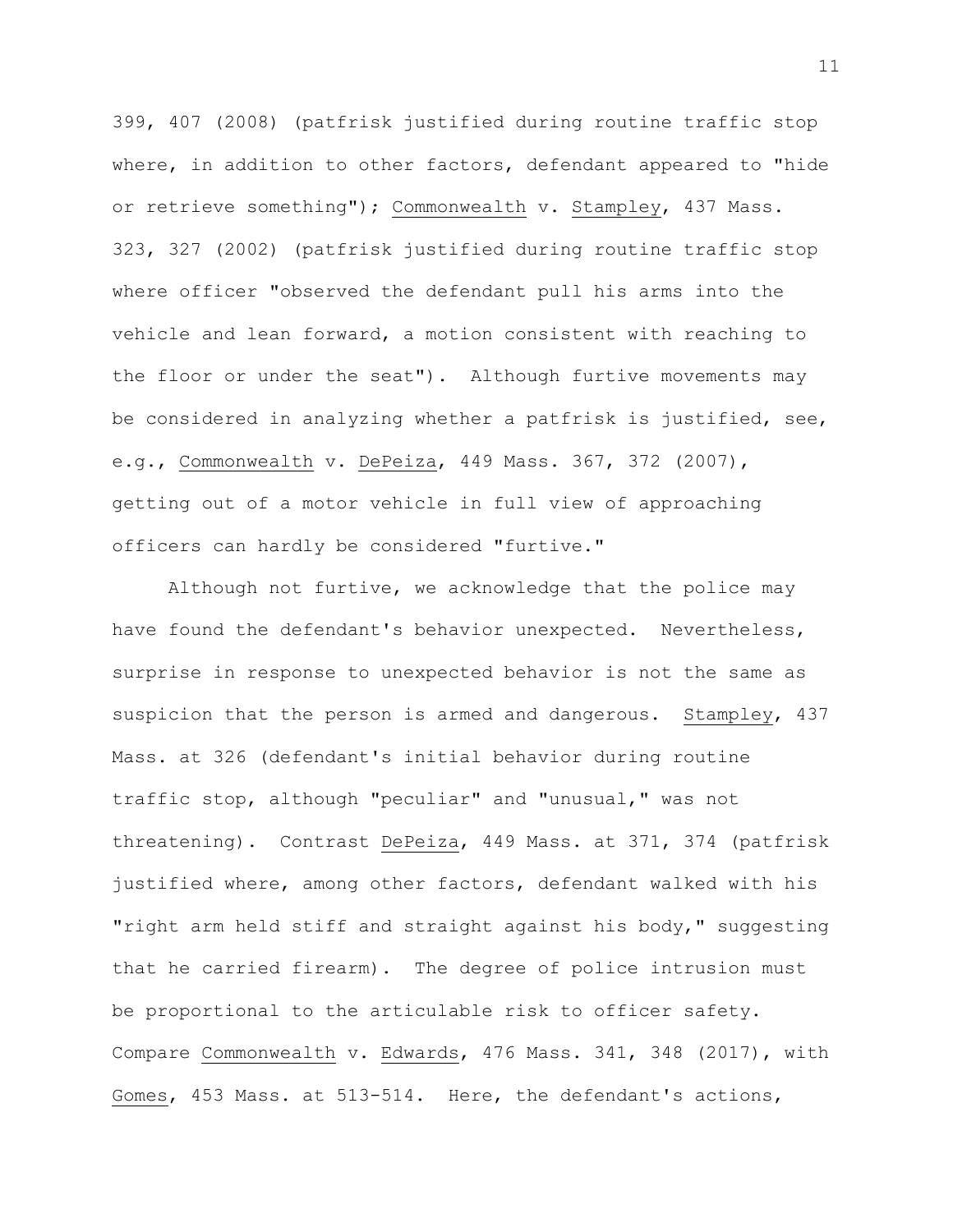without more, did not justify a patfrisk because they did not establish reasonable suspicion that the defendant was armed and dangerous. See Commonwealth v. Torres, 424 Mass. 153, 158-159 (1997) (fact that defendant alighted from vehicle during routine traffic stop was "insufficient to support the [defendant's] continued detention"); Commonwealth v. Brown, 75 Mass. App. Ct. 528, 532 (2009) (several innocuous observations together do not create reasonable suspicion that suspect is armed and dangerous). Contrast Stampley, supra at 327 (collecting cases recognizing that "gestures . . . suggestive of the occupant's retrieving or concealing an object . . . raise legitimate safety concerns to an officer conducting a traffic stop").

The fact that the defendant turned to look into the front seat of his vehicle more than once after he got out adds little if anything to the analysis.<sup>7</sup> At most, such action would suggest that the defendant had something of interest in his vehicle, not that he had a weapon on his person. See Wilson, 441 Mass. at 396, citing Terry, 392 U.S. at 29-30 (patfrisks must be

i<br>L

<sup>7</sup> The Commonwealth argued in its initial brief that the defendant repeatedly turned back toward the vehicle after he was ordered not to move, which suggested that the defendant, having ignored the officer's commands, might have attempted to retrieve a weapon, to use the vehicle as a weapon, or to flee. However, as mentioned, see note 2, supra, the Commonwealth conceded at oral argument that the defendant turned to look into the vehicle before being addressed by police. There was no evidence that the defendant failed to comply with police instructions.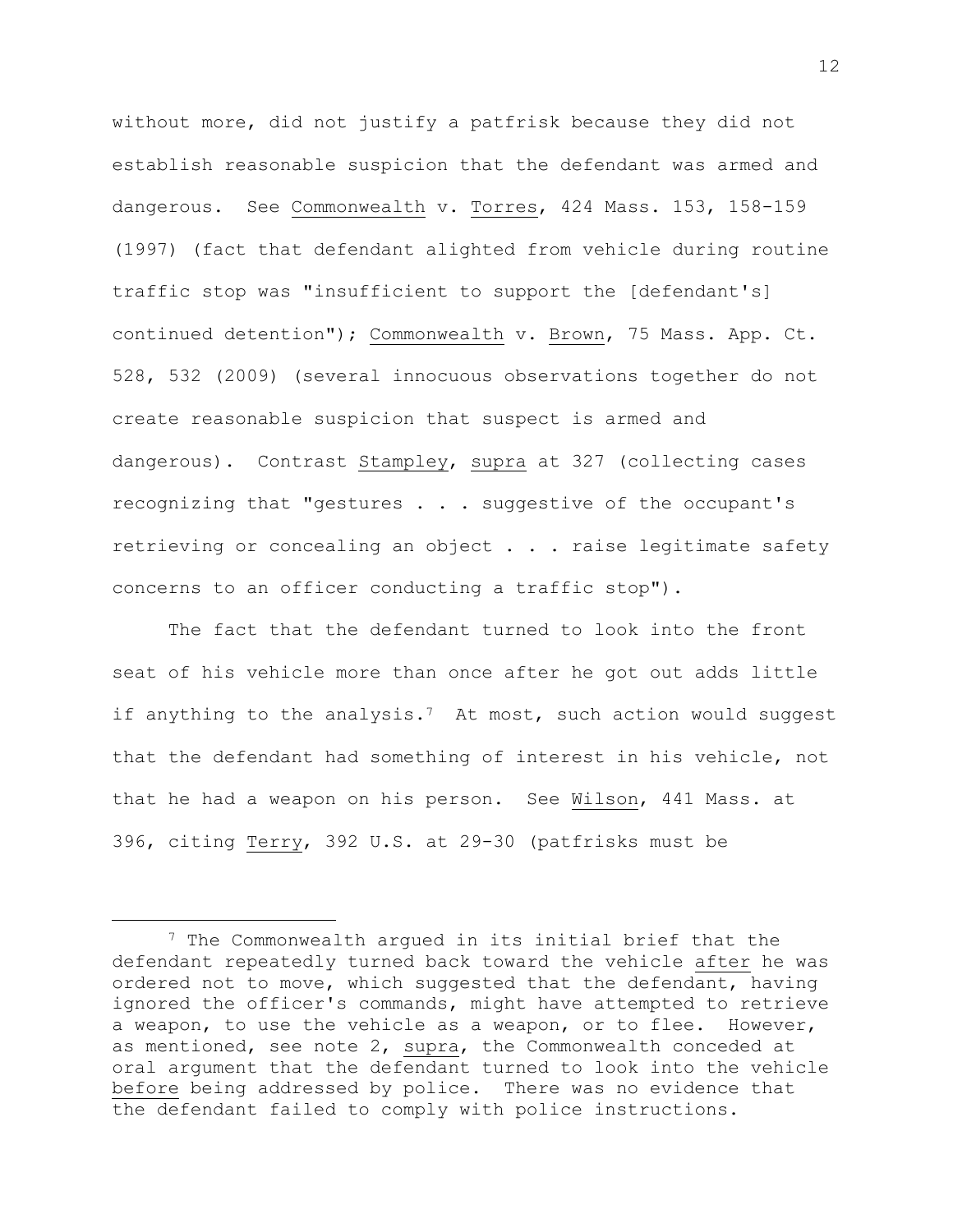"confined to what is minimally necessary to learn whether the suspect is armed and to disarm him should weapons be discovered").

The Commonwealth also contends that the fact that the events rapidly unfolded should factor into the reasonable suspicion analysis. See, e.g., Commonwealth v. Vazquez, 74 Mass. App. Ct. 920, 923 (2009) ("During an investigation, unfolding events are often interconnected and dynamic, requiring facts to be considered in totality when determining reasonable suspicion"). However, as we have explained, the defendant's actions did not indicate that he was armed and dangerous. He made no furtive movements; he already had gotten out of his vehicle and could not use it as a weapon; his body was fully visible to the officers; he was fully compliant with all commands issued by the officers; and he was outnumbered. Thus, the fact that the events, such as they were, unfolded quickly does not create a reasonable suspicion that the defendant was armed and dangerous.

Finally, the Commonwealth briefly mentions the characteristics of the area in which the stop took place. At the suppression hearing, an officer testified regarding numerous reports of shots fired, individuals being shot, and gang activity as well as arrests, including for violent crimes, in the vicinity of three specific streets in Springfield within a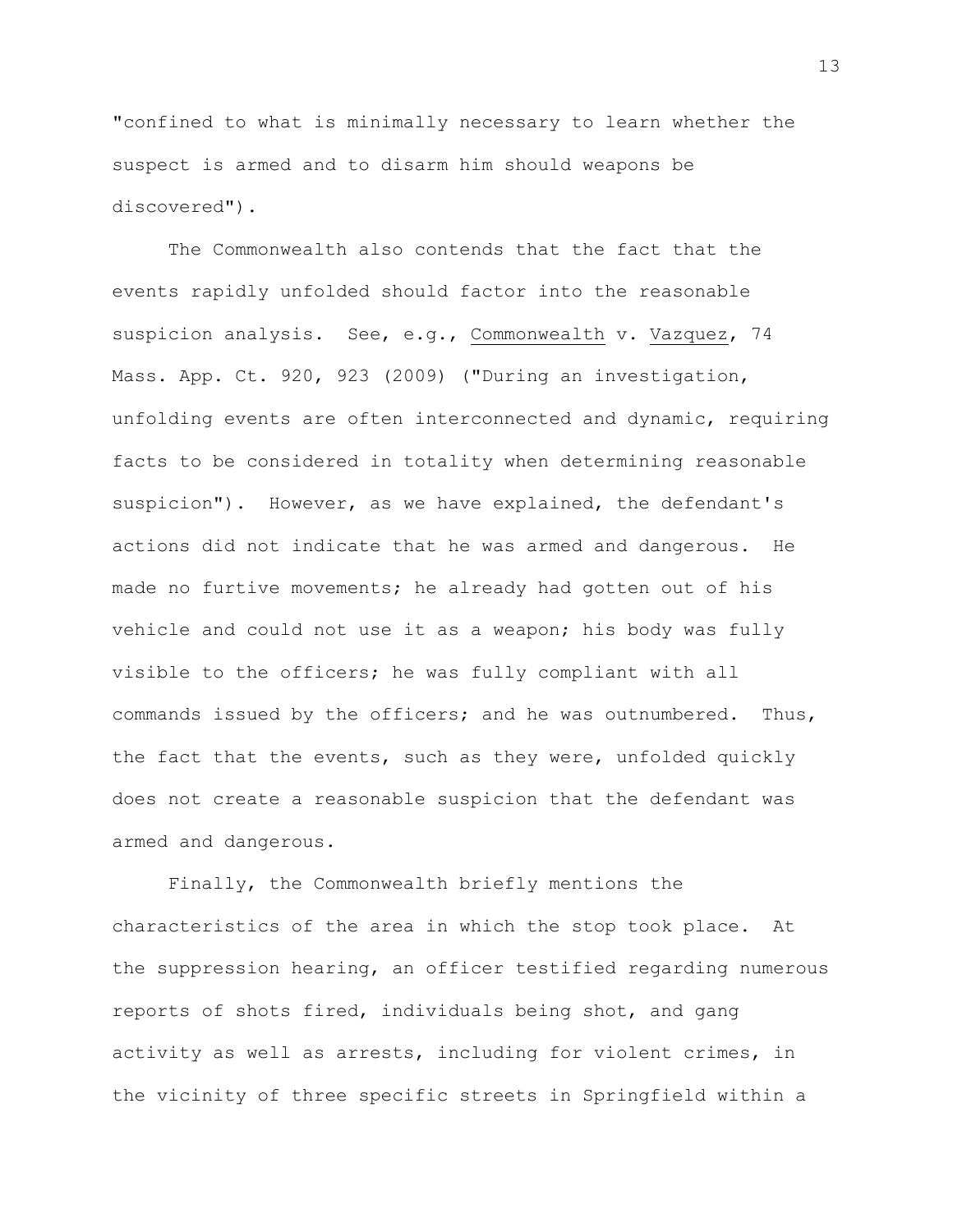week of the defendant's arrest. Thus, the motion judge was provided with information that had a direct connection with the specific location and activity being investigated. See United States v. Wright, 485 F.3d 45, 53-54 (1st Cir. 2007) (laying out three-factor test for high crime areas requiring nexus between crime suspected and type of crime prevalent in area; geographic boundaries to high crime area; and temporal proximity between crime suspected and heightened criminal activity). See also Ferguson & Bernache, The 'High-Crime Area' Question: Requiring Verifiable and Quantifiable Evidence for Fourth Amendment Reasonable Suspicion Analysis, 57 Am. U. L. Rev. 1587, 1631-1635 (2008) (arguing that high crime areas should be delineated by "set boundaries" and should rely on current rather than historic crime rates); Grunwald & Fagan, The End of Intuition-Based High-Crime Areas, 107 Cal. L. Rev. 345, 350-352, 367-370 (2019) (arguing that high crime area factor has invited misuse and potential abuse, particularly when defining specific geographic boundaries of area).

Based on the information with which the judge was provided, he found that the stop and patfrisk occurred in a "high crime neighborhood." Given the other circumstances presented, however, the judge ultimately concluded that the "high crime" factor did not carry the day with regard to whether the defendant was armed and dangerous. We agree. See Commonwealth